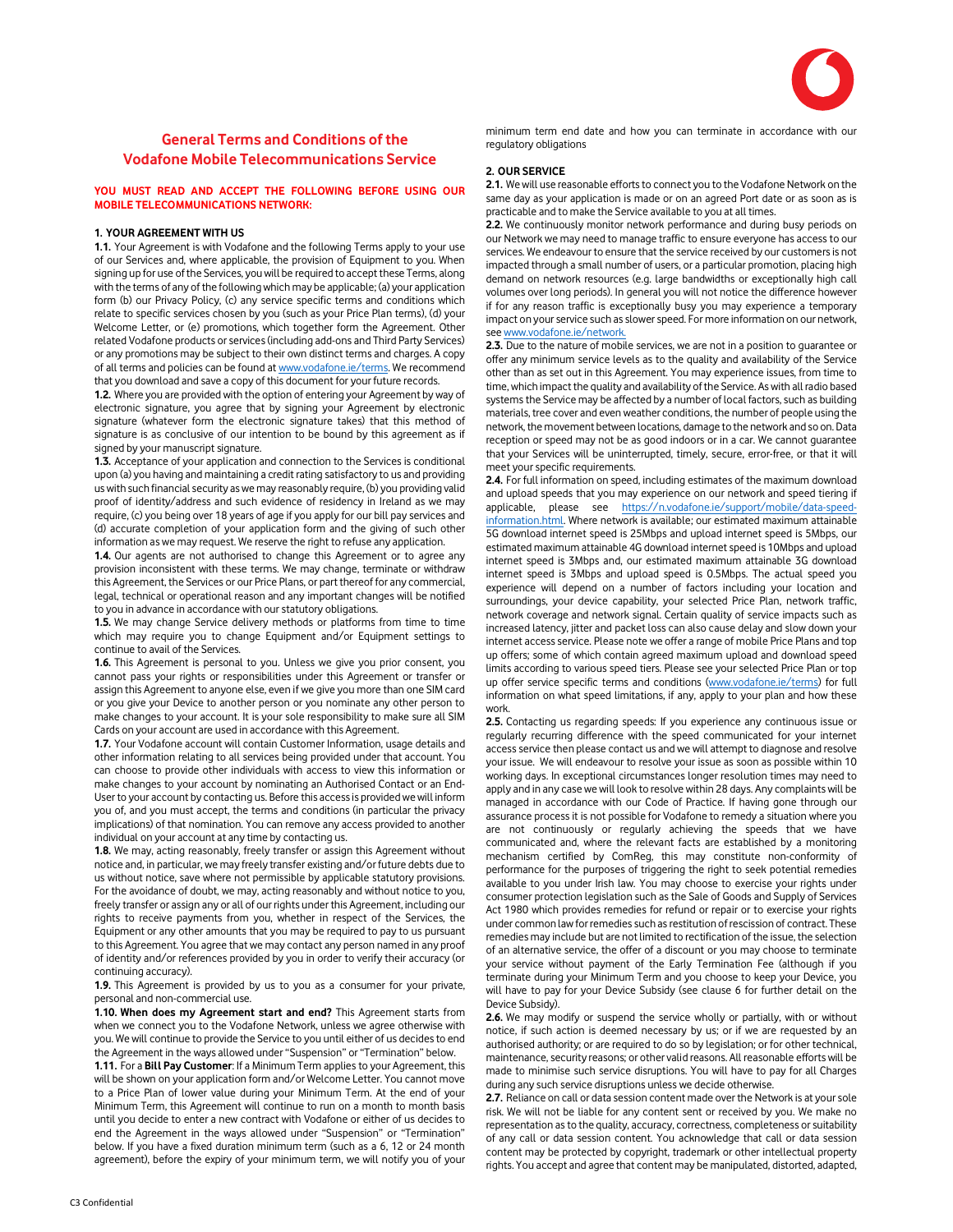

modified, stored or forwarded by others without restriction on wireless networks and the internet, and we will not be responsible or liable for such acts. You agree not to manipulate, distort, adapt, modify or forward any other content without the prior consent of the holder of the rights in such content. We do not accept responsibility for the security of data sessions; when you conduct a data session, you do so at your own risk and are solely responsible for adopting such appropriate security measures against unauthorised access to and interference with your equipment (or associated software/hardware and data) as may be necessary.

2.8. We make no representation and give no warranty as to the content, quality, availability, suitability or timeliness of any Third Party Service. We reserve the right to suspend or withdraw access to Third Party Services on a temporary or permanent basis at any time. Third Party Services are used at your sole risk and we are not liable for any loss or damage suffered by you arising from the use of such services. We may be required to bill you for such services. This clause includes, but is not limited to, the use of Services to access third party websites not controlled by us. We accept no responsibility for their content or services and no endorsement or approval of such sites by us may be implied.

2.9. We reserve the right, without prejudice to any other provisions of this Agreement, to issue such reasonable instructions or policies, either directly to your Equipment or by making available on www.vodafone.ie, concerning the use of the Services as may be necessary in the interests of; safety, quality of service, other customers, telecommunications services as a whole, or for any other valid reason. These may include acceptable use or fair use policies which provide more detail about the rules for use of certain Services in order to ensure that use of the Services is not excessive, to manage the Network, to combat or prevent fraud, or any security or vulnerability threats, and where the Services we offer or may introduce require certain rules, to ensure they can be enjoyed by all of our customers. If a fair usage policy applies to your account this will be detailed in your Price Plan, which sets out acceptable usage. You agree to comply with any policy (including any amended policy) as issued by us from time to time that applies to your use of the Services and a copy of these policies can be requested from Customer Care or viewed on www.vodafone.ie.

2.10. Directory Services and Caller Display: You have a right to an entry, without charge, in the National Directory Database (NDD) at any time. On your request to Customer Care we will include your name, address and your Phone Number in the list we sent to the NDD and, unless advised by you, request that you will not be included on the NDD opt in direct marketing list. We shall display your Phone Number to called persons unless you request otherwise, which you can do by contacting Customer Care.

2.11. You can use the Services to access emergency services by calling '999' or '112' free of charge. In accordance with mandatory regulatory requirements, your caller location data may be passed to the emergency services. However, your ability to access emergency services in this way is dependent on the type of service you are using and you may be restricted from accessing emergency services because of operational and technical circumstances beyond our control, such as battery and coverage.

2.12. If you are under 18 you are not allowed access any services which are specified by us for customers who are aged 18 or over. If you are aged 18 or over and wish to access these services, you must meet the requirements of our age verification process.

## 3. YOUR OBLIGATIONS

3.1. You agree that you are responsible for the acts and omissions of all persons using the Services and Equipment under this Agreement. Without any prejudice to any provision of this Agreement, you agree;

a. to use the Service as a consumer for your own private, personal and noncommercial use. For the avoidance of doubt, you may not resell the Service. If you use the Services for commercial purposes, you will be in breach of this Agreement and will not be entitled to rely on consumer rights legislation;

b. to adhere to and use the Services in accordance with this Agreement, any other reasonable requests or instructions we give to you under this Agreement and/or the instructions of an authorised authority and you understand that failure to comply with same entitles us to disconnect the Services in accordance with these Terms;

c. the information on your application form is accurate and you will provide any further information and assistance, as may be reasonably requested by us. Such requests may relate to our ability to enable the delivery of Services to you; to investigate any faults or issues; and to investigate to the manner of using or provision of the Services, including any alleged offences;

d. to not use, or permit the use of, the Service or the Equipment for any improper, abusive, indecent, obscene, unlawful, harmful, unauthorised, defamatory or fraudulent purpose or to cause any injury, offence or annoyance to any person or in a way that breaches another person's rights or for any commercial purpose (including the sending of automated or unsolicited messages to any person);

e. to not use, or permit the use of, the Service or the Equipment so as to cause the operation of the Network or the quality of service to be jeopardised, impaired or interrupted or to interfere with the integrity or security of any telecommunications or IT network or system;

f. to only use approved Equipment with the Network, to comply with all laws, regulations and user guides governing its use and to remain solely responsible for the manner in which the Equipment is used;

g. to promptly pay all Charges and to promptly notify us of any change of name, address, other contact details or cessation of the Service by you;

h. to tell us immediately by telephone, if our Equipment and/or SIM Card is lost or stolen or your SIM Card is damaged. You will remain liable for all Charges incurred until we are specifically aware of same. We will provide a replacement SIM Card and we may charge you for this replacement SIM by deducting the cost from your account. The loss or inability to use the Equipment or SIM Card does not automatically terminate this Agreement or your liabilities; and,

i. to indemnify and hold us harmless against all liabilities, claims, damages, losses, expenses, costs and proceedings, howsoever arising from any breach of this clause.

#### 4. CHARGES AND PAYMENT

4.1. We offer a range of Price Plans with different rates and methods of charging. Charging rates and methods may vary depending on the type of call, data or text sent or received. You must pay all Charges incurred through your SIM Card or Equipment whether incurred by you personally and all costs incurred in enforcing this Agreement through one of the payment options we make available to you. Charges include VAT unless otherwise specified. Usage of Services outside of your Price Plan or top up offer allowance will be charged for at the rates on our Charges webpage. Any unused portion of the monthly allocation associated with a Price Plan or top up offer cannot be carried over to the next billing period, unless otherwise specified by us. Legacy price plans will not always be available. Details of all up to date bill pay and PAYG Price Plans, top up offers and Charges for the Services including bundled Services are published on www.vodafone.ie/rates or are available on request from Customer Care.

4.2. We may require you to pay a deposit as security for payment of Charges. A deposit is refundable after termination of this Agreement or after a satisfactory payment record is established and you have paid all amounts owing to us. Advance payments may also be required, which will be credited to your account. No interest will accrue on any deposit or advance payment.

4.3. For bill transparency and to help you monitor your level of consumption you can view your bill and usage using your online My Vodafone account on our Website or use our Vodafone mobile app.

4.4. We may choose the manner, time and methods as to how all Charges, deposits or advance payments will be paid. We reserve the right, at any time, to set-off any sum owing by you to us against any sum due by us to you, whether under this or any other agreement with us. We reserve the right to charge you a reasonable administration fee for each occasion a direct debit payment fails (provided the failure is not caused by us), which is set out on our Charges webpage.

4.5. Please note that certain Services are charged based on the volume or type of transmissions sent and/or received by your Equipment over the Network except where your Price Plan provides otherwise. Our determination of the volume of transmissions will be conclusive. Volume indications given on Device screens may not be accurate. If there is a minimum charge for each session conducted using your Equipment and such session is terminated for any reason, the minimum charge may apply again if it is re-established.

4.6. Each 160 characters (or part thereof) of each non-MMS text message in the English language is charged as a separate text message. The number of characters allowed per text message may be reduced where the default language is changed from English. In some instances, the customer's device may convert larger messages which contain special characters or emoji(s) to a Multi-Media message (MMS), please note that text messages sent over MMS are charged by reference to the volume of data sent. Whilst we will make every effort to ensure that all text messages are delivered, you will be liable for all charges in respect of any text messages that are not delivered.

#### 4.7. For a Bill Pay Customer:

a. Your bill will be provided on a periodic basis (usually monthly) and will state the amount you owe to us and the due date of payment. By default, your bill is provided to you online via electronic format. If you would prefer to receive your bill in a paper format, please contact Customer Care and we will arrange this for you free of charge. If you opt for paper billing, this will be sent to the billing address shown on the application form (or any other address notified to us) and will be deemed received on the second postal day after the date of posting. We may for operational reasons change our billing methods and periods and issue interim bills if or where necessary. A charge may apply for additional copies of a bill, which is set out on our Charges webpage.

b. All Charges and other payments must be paid by the due date specified on the bill. The default payment method is direct debit unless otherwise communicated to you, for more information on our other payment methods go to https://n.vodafone.ie/support/bill-pay-hub/bill-pay/paying-your-bill.html

c. We charge for your Price Plan in advance but cannot do this for usage of the Services. Therefore, on your bill, the service charges are for the upcoming month and the usage charges are for the month just passed.

4.8. For a PAYG customer: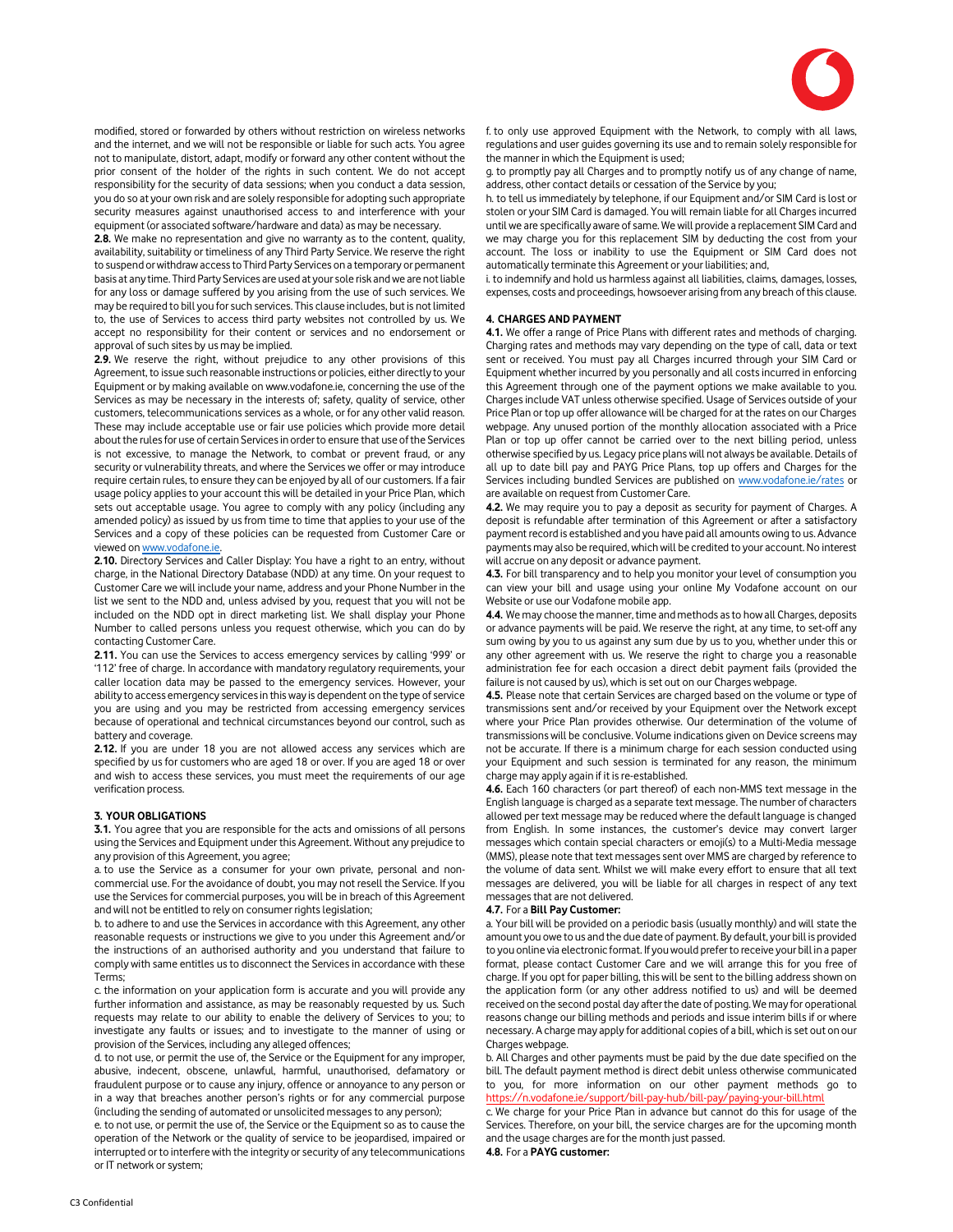

a. You can pay for Services on a prepay basis by purchasing top up credit which you can then add to your account. The amounts you are charged will be calculated in accordance with your PAYG Price Plan which applies along with any top up offer selected by you. You can purchase credit using any of the methods made available by us from time to time and may thereafter use the service for a period of 6 months. Where all credit has been used you will not be able to send texts, use mobile data or make calls (with the exception of calls to the emergency services).

b. Some independent retailers may apply a surcharge to credit sold in their stores. We do not control the price at which credit is sold by independent third parties and any surcharge is at the discretion of such third party.

c. A minimum level of credit (as specified by us from time to time) must be applied to your account every 6 months or at such intervals as we may specify from time to time failing which you will not be able to send texts, use mobile data or make calls (please refer to our Website for details). All unused credit will be carried forward at the time credit is applied to your account provided the minimum required level of credit has been applied to your account at least once during the specified interval. You may continue to receive calls and texts for a period of 8 months (or such other period as we may advise from time to time) following the date on which credit is last applied to your account. If the Equipment remains inactive or no credit is applied for a total period of 8 months or such other period as we may advise, all unused credit will be lost, and your Phone Number will be disconnected from the Network.

d. Top up codes for credit must be activated within 2 years of the issue date. After this period, it will not be possible to redeem any credit associated with the code.

e. Please note that delays may occur in charging for certain text messaging services. This may result in an immediate reduction in your credit when credit is next applied to the account.

# 5. ROAMING AND INTERNATIONAL CALLS

You may use the service while located outside the Republic of Ireland. However, access to local networks will depend upon the arrangements between local Network Operators and us. Special charges will apply to such use of the Services outside of the Republic of Ireland. The terms and conditions which apply to roaming can be consulted on our Website at www.vodafone.ie/roaming. Under EU Roaming Regulations, you can use your monthly domestic allocation of minutes/data/texts while roaming in the EU in the same way you use the allocation domestically. A fair use threshold may apply. For any other destination the monthly allocations cannot be used while roaming. For all charges related to Roaming and International calls please see our Charges webpage.

#### 6. PHONE NUMBERS, EQUIPMENT AND SIM CARD

6.1. You do not own the Phone Number we provide you with as part of the Services. We reserve the right at any time to alter or replace a mobile Phone Number allocated to you or any other name, code or number whatsoever associated with the Service.

6.2. We shall issue you with, and license you to use a SIM Card to access the Services and for no other purpose, on the condition that the SIM Card shall remain our property and shall be returned to us upon request. We may charge you for the cost of checking, repairing or replacing a SIM Card.

6.3. Where you have purchased a Device from us, the terms of this Agreement, where applicable, apply to your use of that Device.

6.4. Where you have purchased a Device from us and you have chosen to pay part of the purchase price of the Device upfront and the remaining amount by instalments, you will not be charged any fees or interest for choosing to pay for the Device this way rather than paying the full purchase price for the Device up front. Where you choose to avail of the option to pay for part of the purchase price of the Device by instalments, you confirm that Vodafone has not invited you by advertisement to avail of such payment arrangement for the purchase of the Device.

6.5. Where you have chosen to pay part of the Device purchase price by instalments, you acknowledge and agree that if you damage or lose the Device during your Minimum Term, you will still be required to pay us the full purchase price of the Device.

6.6. A Device Subsidy will be applicable to you where you have purchased a Device from us in a bundle with the Services, and you have chosen to pay part of the purchase price for the Device upfront and the remaining amount by instalments. Where the Agreement is terminated during the Minimum Term, in certain situations as detailed in Clause 10, you will have to pay the Device Subsidy. Where applicable, all the information required to calculate your Device Subsidy is set out in your Welcome Letter. The Device Subsidy you pay will be the smaller of:

a. 1/24 of the original value of the Device less any up-front payment you made towards it, multiplied by the number of months left of your Minimum Term at the time the Agreement terminates; or

b. the monthly recurring Price Plan charge for the amount of time remaining on your Agreement (calculated from the day on which your Agreement terminates until the end of your Minimum Term).

Where applicable, we'll add the Device Subsidy to your final bill. If you require assistance calculating your Device Subsidy (for example, if you will terminate in the

middle of a monthly billing period) please contact us and we will provide you with the amount.

6.7. Our Equipment is locked to the Vodafone Network and you are restricted from using the Equipment on any other network (unless you are roaming). Should you wish to use the Equipment on any other network you must meet certain conditions (and a charge may apply) before we can supply you with an unlocking code. If you are a Bill Pay Customer who has purchased Equipment from us, we are not obliged to provide an unlock code to you until you have been connected for at least 12 months, or you have spent at least €200 on your account, and you must have no outstanding balance on your account. If you are a PAYG Customer who has purchased Equipment from us; your first unlock code will be provided if you top up by more than €127 in the previous 12 months. Increased top up amounts are required for second and third unlock codes within a 12 month period. You must not permit the Equipment to be unlocked from the Vodafone Network by anyone other than us or the manufacturer. Please see https://nac.vodafone.ie/ or contact Customer Care for further information on unlocking the Equipment.

6.8. Where we supply you with goods; we have a legal obligation to supply goods that conform with this contract and in accordance with the Sale of Goods and Supply of Services Act 1980 (as amended) and the Sale of Goods Act 1893 (as amended).

#### 7. NUMBER PORTING (Switching Network Operators)

7.1. If you are transferring your number to the Vodafone Network from, or transferring your number from the Vodafone Network to, another mobile Network Operator ("Port") you will have to comply with the Porting requirements of your current mobile Network Operator (the "Donor Operator") and our Porting requirements. Porting away from us will be treated as a termination of this Agreement. We do not warrant, represent or guarantee that any equipment will function or operate on any other Network Operator's telecommunications network.

7.2. Persons wishing to Port to the Vodafone Network are subject to the following terms and conditions ("Our Porting Requirements"):

a. You warrant and represent that you are the account holder, principal user or authorised representative (this includes the account holder for Bill Pay customers, or the principal user of the account for PAYG) on the Donor Operator records to instruct us to Port.

b. We may vary the Porting requirements from time to time. If this Agreement has been signed and a later Porting date has been requested, the service and your obligations pursuant to this Agreement will not commence until the selected Porting date.

c. If you wish to Port to us, you must complete the application form or the online Porting process. Ports may be requested up to 30 days in advance of the required Porting date.

d. You cannot withdraw your instruction to Port once the Porting process has commenced. Ports may be cancelled (prior to commencement of Porting process only) by requesting the cancellation in the same manner that the Port was originally requested (e.g. if you request in store you must return to the same store to cancel it). The status of the Port at the time of cancellation will determine the inter-operator processes and the ability to cancel.

e. Subject to the below, your request to Port is formal notice on the Donor Operator of your termination of your agreement for mobile telephony services with them (if any).

## 7.3. You acknowledge that:

a. only your Phone Number will be Ported;

b. services offered by your Donor Operator will not necessarily be transferred or available on the Vodafone Network, this will include the loss of voicemail messages, SMS messages, data or facsimile services;

c. you will lose all credit and allowances in your account immediately on the Port being completed. In the event of switching, you are entitled to a refund, on request to us, of any remaining credit that you have put on your account. An administration fee as set out in Charges may apply to the processing of this refund;

d. you may have outstanding contractual obligations including outstanding bills and/ or termination charges owed to your Donor Operator, and you remain liable and responsible for these;

e. you may need to get SIM security or network locking functions removed by your Donor Operator or get new equipment;

f. your existing device may not be type-approved on the Vodafone Network and performance or functionality may vary as a result of this, certain settings may require updating.

g. for multi-line ports you or your authorised representative may be contacted by the Donor Operator seeking to confirm that the port is authorised.

7.4. Ports may be rejected if

a. information you provide is incorrect, inaccurate, false, misleading or does not match the data held by your Donor Operator;

b. the Phone Number in your possession has been reported lost or stolen;

c. your Phone Number has been returned to the pool of available Phone Number's following cessation of use; or,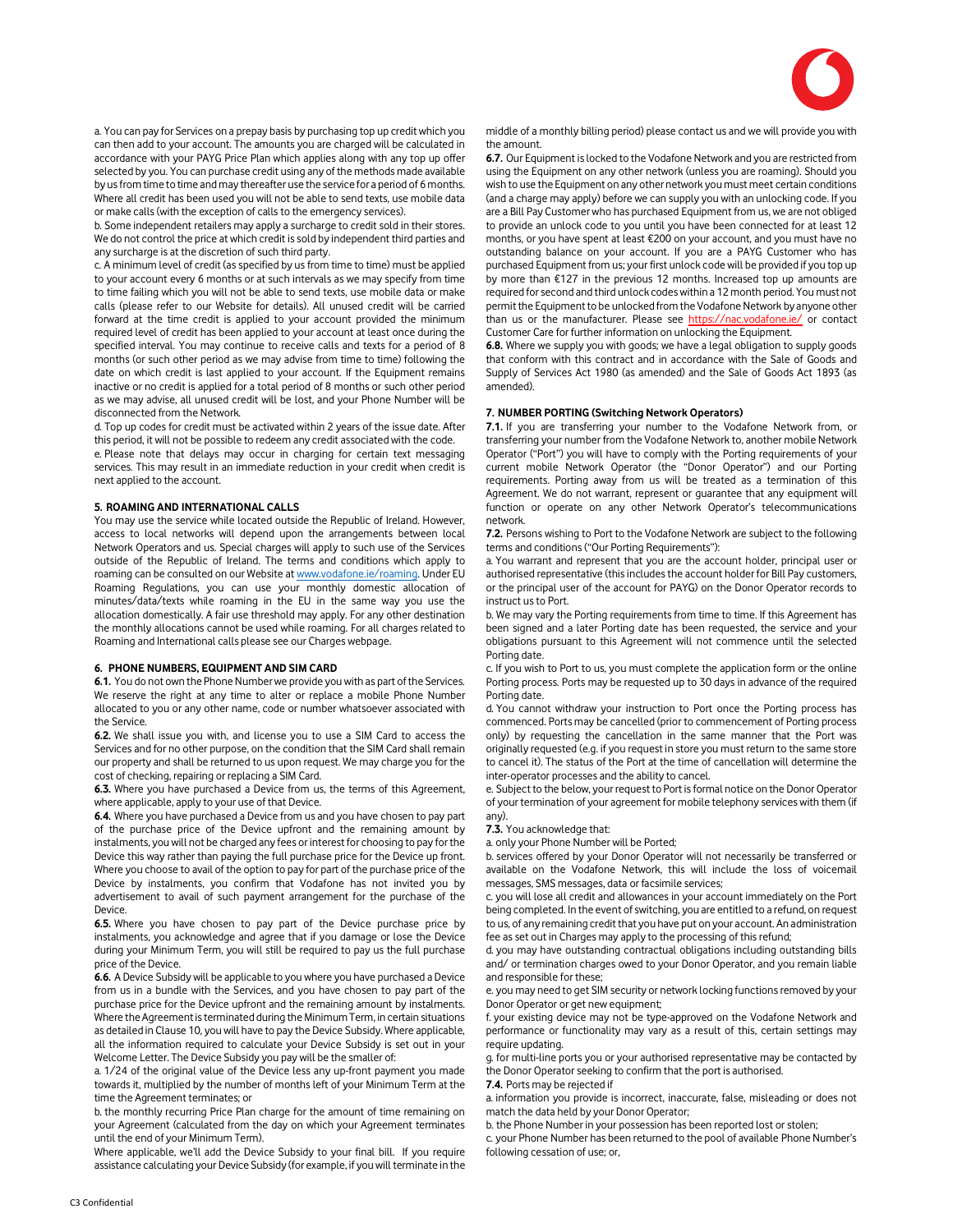

d. if you give fraudulent, false or misleading information you acknowledge that you will be personally liable and responsible for such information and you may, in appropriate cases, be referred to the lawful authorities for prosecution.

7.5. We do not warrant, represent or undertake that your Phone Number will be Ported within any specified timeframe or at all, however, we will endeavour to Port your Phone Number within the shortest possible time on the date we have agreed and in any case within 1 working day of same. Please contact us in the event of Porting delay and we will deal with your query, and advise on any potential compensation or refund arrangements, in accordance with procedures set out in our Code of Practice

7.6. During the Port process there may be a period of outage of your mobile service and/or any related or ancillary services. We will not be liable or responsible for any damage, loss, costs or expenses or other liability in contract or otherwise direct or indirect incurred as a result thereof. This does not affect your statutory rights.

# 8. DATA PROTECTION: HOW WE MAY USE YOUR INFORMATION AND PERSONAL DETAILS

8.1. This section is in conjunction with our Privacy Policy, which is in addition to and forms part of these Terms and Conditions, and is available on www.vodafone.ie/aboutus/privacy.

8.2. We will comply with all of our legal obligations without limitation under the Data Protection Legislation. We will collect and process personal data for legitimate business purposes that are connected with the delivery of the Services to you as set out in our Privacy Policy. By entering this Agreement, you acknowledge that your personal data will be used for the legitimate business purposes of Vodafone as set out in the Privacy Policy and which may include the following:

a. processing your application,

b. conducting credit and anti-money laundering checks,

c. supplying you with our products or Services,

d. administering your account,

e. calculating usage, charges and invoicing, f. customer services and the efficient management of call and traffic data. monitoring and recording calls to or from our Customer Care support service for training and quality purposes,

g. Customer record purposes and in order to track reported problems;

h. to prevent, detect and investigate fraud or any other criminal activity;

i. to investigate improper use of the Services or the Network; or

j. to review aggregate usage behaviour on the network and billing history for pricing, statistical and Customer service purposes.

8.3. The use of your information for purposes other than those outlined in this Agreement will be subject to your consent as given in your Customer Acceptance Form and your authorisation. If you wish to change your marketing preferences or advance data preferences at any time, please do so by contacting us at 1800 200 234 or log onto www.vodafone.io

8.4. Personal data will be retained for a reasonable period in a secure environment in accordance with our legislative obligations under the Data Protection Legislation.

8.5. Vodafone may find it necessary to disclose certain Customer information to its group companies, other Network Operators and Vodafone's agents and also to third parties as described in our Privacy Policy.

8.6. Vodafone will respect your rights (as defined by Data Protection Legislation). If you wish to exercise your rights, please https://n.vodafone.ie/aboutus/privacy-cookies.html

8.7. Vodafone, will as part of any dispute resolution process, between itself and you, disclose such personal data as it deems reasonable and necessary, to the arbitrator/mediator in confidence.

8.8. We may in certain limited circumstances disclose certain information regarding the accounts of Customers who are under the age of 18 years to the parents or guardians of such Customers who have registered with us for this purpose and who comply with the verification procedures specified by us. However, we may at our absolute discretion refuse to disclose any such information to any person in the event that we are not satisfied that the person requesting the information is the person who has registered with Vodafone for this purpose.

8.9. If you are not registered with us, we shall not provide you with any statements in relation to your account or records of calls made or received in the normal course of the Service.

# 9. SUSPENSION

9.1. We may immediately, without notice, suspend or terminate the Service wholly or partially for any valid reason, including without limitation, where:

a. you do not comply with, or we in our reasonable opinion consider that you are not complying with, the terms of this Agreement;

b. you breach any provision of the "Your Obligations" section;

c. you engage in any activity (or permit any activity) which we, in our sole discretion determine or consider (a) to be contrary to this Agreement, existing legislation or regulations applicable to provision of the Service or (b) is or is likely to have an adverse impact on the quality of the service or the integrity of the Network. Such activities may include (but are not limited to) using the service to make calls to or from any mobile gateway, 'SIM box' or similar or related devices;

d. you fail to pay us any monies due under this Agreement or any other agreement with us on the due date specified in any bill or we reasonably believe that you are, or will be, unable to comply with payment obligations, or represent a credit risk as may be determined by us from time to time;

e. if the Network requires modification or maintenance or for security or technical reasons it is not possible to provide the Services;

f. we are unable to contact you following reasonable efforts; or

g. for a PAYG customer if you choose not to purchase top up credit or make a chargeable use in respect of your account for a period of 8 months; or,

h. if we believe that when you have made a payment towards your account, you have paid or are attempting to pay using stolen or otherwise barred or false debit or credit card or if the debit or credit card transaction is at some time charged back to us. We may remove the bar when we have been paid the amount owing to us.

9.2. During any period of service suspension, you will remain liable for all Charges unless we decide otherwise. We reserve the right to reconnect you to the Vodafone Network and to charge you a reasonable administration fee, as set out in our Charges webpage, for each suspended subscription and/or require revised payment terms (including security payments).

9.3. For a PAYG customer: Where the Services are suspended, restricted or ended because you have chosen not to purchase top up credit and/or make a chargeable use in respect of your account for a period of 8 months, we reserve the right to provide you with 7 days' notice that you will be disconnected from the Vodafone Network. Where we provide you with 7 days' notice of disconnection any credit held on your account will be immediately lost at the date of disconnection and the Phone Number which we previously provided to you will only be available for a limited quarantine period. Following the end of this quarantine period the Phone Number will no longer be available to you and will be recycled. If you wish to reconnect the number within this period, you must contact Vodafone customer care and request this. Following the reconnection, the number must be topped up within 14 days, or it will be disconnected again.

#### 10. TERMINATION

#### IF YOU WANT TO END THE AGREEMENT:

10.1. If you enter a "distance" or "off-premises" contract with us under the EC (Consumer Information, Cancellation and Other Rights) Regulations 2013 you may have the right to cancel this Agreement within your cooling off period, which expires 14 days following receipt of your goods or in the case of services, 14 days from the date your Agreement starts. To exercise this right to cancel you must notify us before the expiry of your cooling off period and you can do this by calling 1907 or by using the cancellation form. This right is subject to us receiving the required notice, the payment of charges incurred by you prior to cancellation, and the return of all equipment provided to us. Where you have used the products or services supplied to you to avail of mobile services before the expiry of the cooling off period you will be liable for any diminished value of the products or services. You will only be liable for any diminished value of the goods resulting from the handling of goods beyond that necessary to establish their nature, characteristics and functioning. To find out more information and to access the cancellation form, please view our website: https://n.vodafone.ie/support/orders.html.

10.2. For a PAYG Customer: this Agreement may be terminated by either party by giving notice or on the completion of the Porting process. If you Port to another mobile Network Operator, this Agreement will terminate on the completion of the Porting process. You can also end the Agreement by not using the Services and choosing not to top up your account at any stage in accordance with section 9.3. 10.3. For a Bill Pay Customer: If you want to end the Agreement:

a. because you simply want to leave us, you may do so by giving us at least 30 days' notice or by Porting to another mobile Network Operator. If you Port to another mobile Network Operator, this Agreement will terminate on the completion of the Porting process. In each case, where you terminate the Agreement during the minimum term, you will have to pay an Early Termination Fee.

b. because of the quality of our services. If there is a significant continued or frequently recurring difference between the actual performance of our services and the service levels set out in this Agreement, you may be able to leave this Agreement during the Minimum Term without paying the Early Termination Fee (although, if you choose to keep your Device, you will have to pay for your Device Subsidy). To terminate the Agreement in this way, you will need to follow the process set out in clause 2.5 of this Agreement.

c. because of changes. If we make a change(s) to the terms of this Agreement you will have a right to leave this Agreement during the Minimum Term without paying the Early Termination Fee (although, if you choose to keep your Device, you will have to pay for your Device Subsidy). The right to leave this Agreement will not apply if the change(s) to the Agreement are (i) exclusively to your benefit, (ii) of a purely administrative nature and have no negative effect on you, or (iii) are directly imposed by European Union or Irish law. We will notify you of change(s) to the terms of this Agreement. If the right to leave the Agreement arises and you then wish to exercise the right, you must provide us with notice of termination within one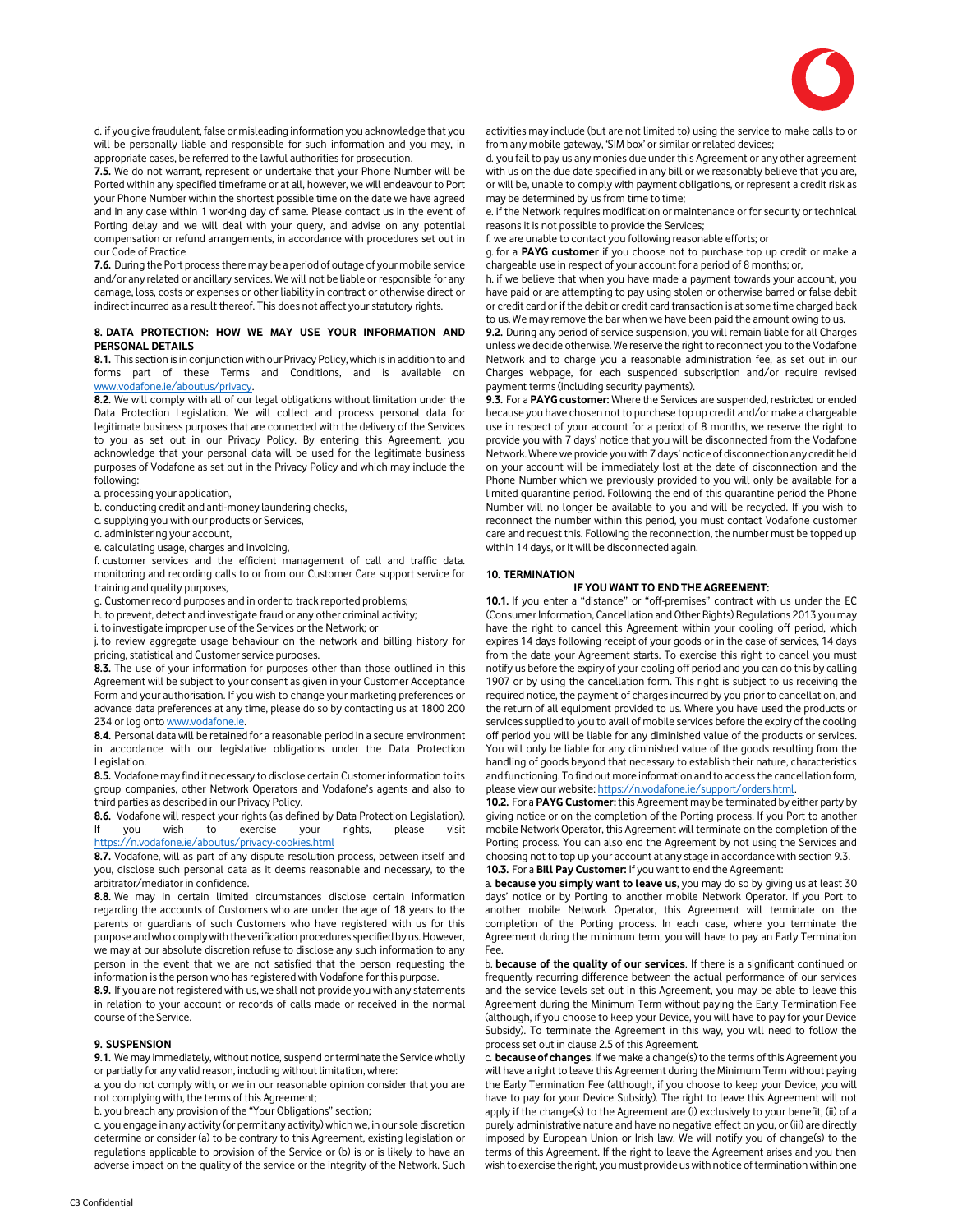

month of receiving the notification from us of the change(s). If we do not receive notice of termination from you within this time period, you will be deemed to have accepted the change(s).

d. because of any other legal right to terminate early under European Union or Irish law. If you have a right under European Union or national law to terminate this Agreement before the end of any applicable Minimum Term, you will be able to leave us early without paying an Early Termination Fee (although, if you choose to keep your Device, you will have to pay for your Device Subsidy).

e. In cases (b)-(d), if you choose to return your Device to us, it must be returned to us in full working order within 14 days of the date of termination of the Agreement. You will be liable for cost of return. If you do not return the Device to us within this time period, you will have to pay the Device Subsidy. Information on the Device Subsidy is contained at Clause 6.6.

10.4. You can provide termination notice to us by contacting Customer Care. IF WE WANT TO END THE AGREEMENT:

10.5. We may end this agreement by providing 30 days' notice to you.

10.6. Aside from any other provision contained in this Agreement, we may, by written notice, terminate this Agreement with effect from the date set out in the notice, and cease to provide the service, where:

a. there is a failure by you to observe or perform any term or obligation set out in these Terms, this Agreement or any relevant law;

b. you fail to rectify the reason which has given rise to a suspension of the Service under our Suspension Clause, within 14 days of the suspension being imposed; c. you supply us at any time with false, inaccurate or misleading information;

d. you are adjudicated bankrupt, become insolvent or make any composition or arrangement with or assignment for the benefit of creditors; or,

e. if for any reason we are unable to provide the Service.

10.7. If we terminate the Agreement under clause 10.6., other than clause 10.6.e, during the Minimum Term, you will have to pay the Early Termination Fee. If we terminate the Agreement under clause 10.5 or 10.6.e, you will not have to pay the Early Termination Fee although you will have to pay for your Device Subsidy.

10.8. Where the Agreement is terminated all charges will continue to accrue and be payable until the date of termination, depending on the circumstances. In certain circumstances we may become aware of outstanding charges after the date of the bill issued on termination (e.g. roaming charges that are subsequently advised to us by our roaming partners), in these circumstances, we will be entitled to raise subsequent bills and you will be obliged to discharge all such bills by the due date specified on the bills. If you Port from our service, you accept that usage charges for the immediate billing period prior to Porting out will be applicable, plus any other relevant charges or outstanding amounts on your account.

10.9. Upon suspension or termination of the Agreement, we will disconnect your SIM Card from the Vodafone Network.

10.10. Services are supplied for domestic use in the Republic of Ireland. We will monitor the use of any newly activated SIM Cards on the Vodafone Network to ensure the SIM Cards are being used in Ireland. In circumstances where there is no usage in Ireland following activation, we reserve the right to deactivate the SIM Card without further notice.

#### 11. LIABILITY

11.1. We will exercise such reasonable skill and care in the provision of the service as may be expected of a reasonably competent mobile telecommunications Network Operator. Except as expressly stated in this Agreement, all conditions, terms, warranties and representations (whether express or implied by law) in relation to the provision of the Service are excluded to the fullest extent permitted by the applicable law. As you are a consumer, the terms of your Agreement will not affect any statutory rights which you may have under any law and which we cannot limit or exclude under any contract or agreement with you.

11.2. We will have no liability to you (or to anyone claiming through you) for any direct or indirect or consequential loss suffered (whether or not foreseen or foreseeable), including loss of profit, or loss of goodwill for any reason. Scenarios where this applies include, but are not limited to, the following:

a. failure, interruption, delay, suspension or restriction in providing the Service which is due to any act of God, civil commotion, pandemic or epidemic, government control restrictions or prohibitions, any other act or omission of any public or regulatory authority (whether local, national, international or supranational), an act of default of any supplier, agent or other person, strikes, work stoppages or labour disputes or any other cause whatsoever which is beyond the reasonable control of Vodafone or any other Service issue or cause whatsoever;

b. any unlawful or unauthorised use of or access to the Network, service or Equipment by you or third parties;

c. any claim arising out of any act or omission by you, your servants, or agents, or arising out of any reliance placed by such persons on content;

d. any valid suspension of the service or termination of the Agreement;

e. any claim arising in relation to the provision (or non-provision), maintenance or use of telecommunications lines, channels, equipment, networks or services or arising out of transmissions being dropped or connections being lost for any reason; or,

f. any loss, theft or malfunction of the SIM Card or Equipment.

11.3. We will not be liable for any indirect or consequential loss or damage whatsoever (whether it is foreseen or unforeseen) including but not limited to loss of profits, data, revenue, business, anticipated savings, or goodwill. Nothing in these terms will have the effect of excluding or limiting the liability of Vodafone for death or personal injury resulting solely from its act or omission. Otherwise, any liability we have to you under this Agreement will not exceed the sum of €2,000 per claim. 11.4. We will not be liable for the effects upon you, or upon any electronic or radio systems in equipment, vehicles or aircraft in your vicinity, of any emissions or transmissions to, from, through or by the Vodafone Network and/or the equipment.

11.5. We accept no liability whatsoever for; (i) any product or service advertised or promoted, offered or sold by third party service providers for use on the Network or otherwise, including any mobile phone or device used in conjunction with the service, or; (ii) any omissions and/or errors which may be included in any marketing communications in this regard.

## 12. CUSTOMER SUPPORT, MAINTENANCE, CODE OF PRACTICE AND COMPLAINTS

12.1. The various customer support and maintenance services provided by us change from time to time but details of the most up-to-date services and the ways in which you can contact us are available at www.vodafone.ie/contactus/ or by contacting Customer Care.

12.2. If you are a customer with special needs (for example an elderly or disabled customer) we can provide you with Services and products for your needs. We can also provide you with information material in other formats, such as braille, audio or large print. You can also view our accessibility statement at www.vodafone.ie/accessibility.

12.3. If you are unhappy about the Services or if you wish to raise a dispute with us in relation to anything in this Agreement, contact Customer Care or log onto www.vodafone.ie/aboutus/code/custcare/escalation for detail on procedures. Our Code of Practice contains lots of information; including information on our complaints procedures, on the settlement of disputes and on how to request remedies such as a refund or compensation from us for failures by us to meet contracted service quality levels or, where applicable, where we respond inadequately to security incidents, threats and vulnerabilities. It also provides information on accessing the EU online dispute resolution platform. If, at the end of the complaints process, you feel your complaint has not been properly addressed, you can contact the Commission for Communications Regulation at www.comreg.ie.

## 13. GENERAL

13.1. If we need to send you notices under this Agreement, we will send them to you by phone, post, email, SMS, via any Vodafone application that you are using as part of the Services or by uploading them to www.vodafone.ie. We will use the contact details you have provided to us and you must tell us about any changes to your contact details. We will treat any notices we send you by post, email or SMS text as having been received by you within a reasonable amount of time after we send them. We will treat any notices we make via www.vodafone.ie or any Vodafone application that you are using as part of the Services as having been notified to you from the date of publication.

13.2. This Agreement is governed by Irish law and subject to the jurisdiction of the Irish Courts. Any reference to any legislative act or provision will, unless the context otherwise requires, be considered as a reference to such act or provision as amended, re-enacted or replaced. Where we exercise any of our powers under this Agreement, such exercise will not prejudice or affect the exercise of any other right or remedy which may be available to us.

13.3. This Agreement is the complete agreement between you and us. Any provisions of this Agreement which are intended by their nature to continue, or to come into effect after termination or suspension, will survive termination or suspension of this Agreement and continue in full force and effect. If any of the terms of this Agreement are not valid or enforceable this will not affect the other terms. We may replace any term of this Agreement that is not valid with a similar term that is. Any waiver, concession or extra time we allow you is limited to the specific circumstances and case in which it was given and does not affect our rights under the Agreement in any other way.

# 14. DEFINITIONS

Additional Services: optional services which are provided by third parties and/or Vodafone which are charged in addition to your bundle allowance and out-ofbundle services and which may be cancelled at any time.

Agreement: the agreement between you and us comprising the Terms, along with the terms of any of the following which may be applicable; (a) your application form (b) our Privacy Policy (c) any service specific terms and conditions which relate to specific services chosen by you (such as your Price Plan terms), (d) your Welcome Letter, and/or (e) promotions.

Authorised Contact: an individual that you can choose to appoint as your agent to deal with Vodafone on your behalf. They will have full access to your account, including access to all personal and account information, including Customer